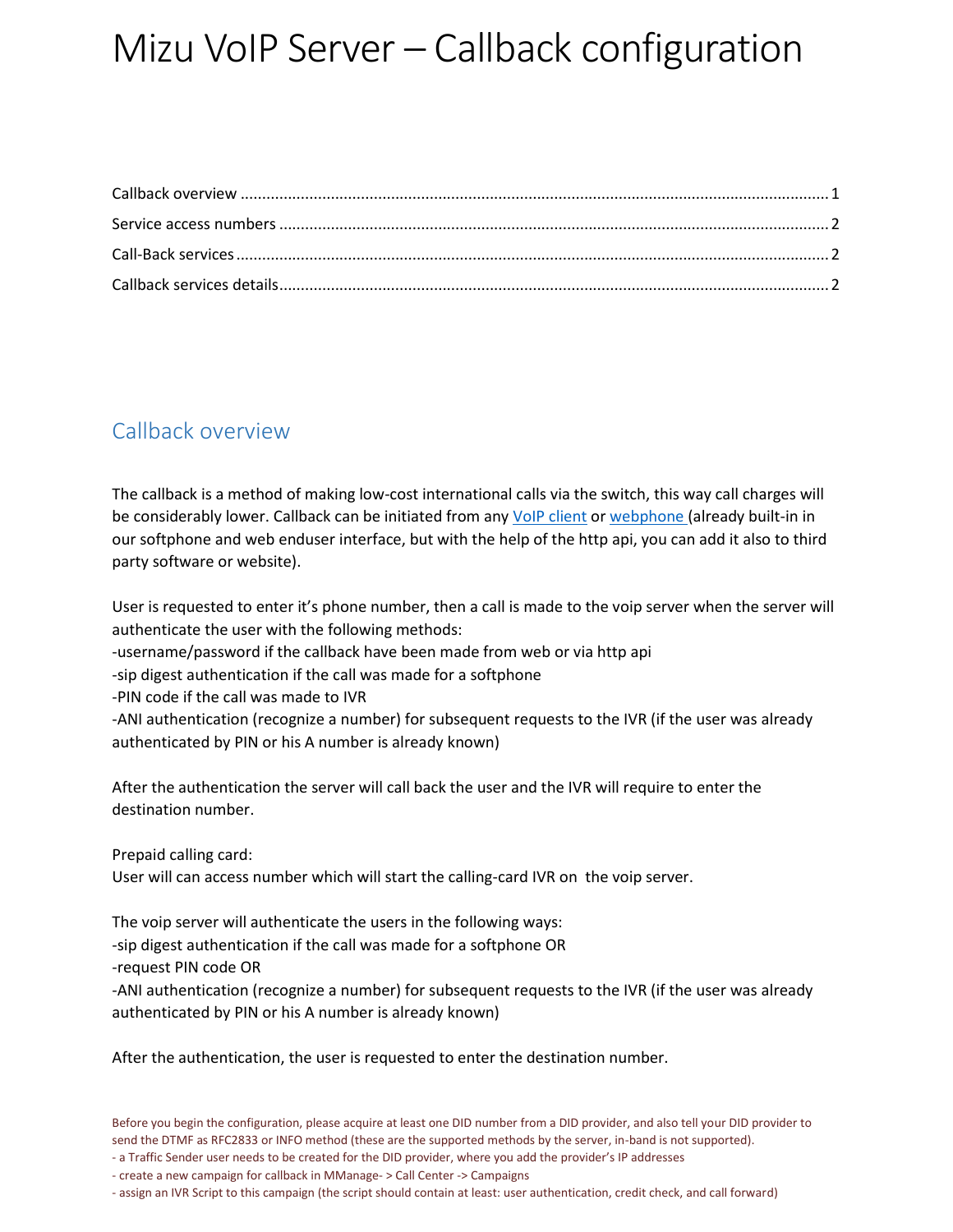- create a new enduser, setting the DID number as the username, then go to Functions page:

- assign the campaign ID to this enduser

- set for Callback access -> 1: act based on anumberhandling

- go to MManage -> Other -> Configurations -> search for setting "defcallbackivr", where you also need to set the campaign ID

- after all these steps are completed, reload the configurations: go to MManage -> Server Console -> connect to console -> type "reload" -> hit enter and wait for response (response should be "OK")

#### <span id="page-1-0"></span>Service access numbers

You can setup your calling card or callback business by using access numbers and assigning them to one of the existing or newly created IVR's. You should be able to request DID numbers from your existing VoIP carrier or by contacting other companies e.g. [www.didx.net.](http://www.didx.net/) In this case you will have to add it as a Traffic Sender user usually with IP based authentication (fill the AuthIP box with the provider IP or domain name)

After you have terminated with the traffic sender configuration, you can add the access numbers like usual endusers. Type the phone number in the "username" field or you can also use the "SIP number" field for the same reason. Then switch to the "Functions" tab and set the "Campaign ID" and the "Callback access" (if the DID number will be used as a callback access number); optionally you can enable A number authentication (PIN less dialing). The campaign id means the ID field from the tb\_ccampaigns table (You can see them by opening the "Campaigns" form).

For more complex authentication and billing options please consult the admin guide.

### <span id="page-1-1"></span>Call-Back services

Callback services can be implemented by entering the number to call on the website or by CID or ANI callback.

To define access numbers set tb\_user.iscallback to the required ivr (campaignid) and tb\_user.anumberlookup to 1.

The calls will be authenticated based on "ivrauthentication" global config value (0=no,1=A number or pincode, 2=only A number, 3=only pin code, 4=A number and pincode)

When using only A number authentication be aware of fraud possibilities.

Callback will be initiated from "callbackcallernumber" A number or from the user who received the call if "callbackcallernumber" is not specified.

The callback will automatically start the IVR specified in the "iscallback" field or in "ivrid" field of the access number.

### <span id="page-1-2"></span>Callback services details

Callback services can be implemented by various methods:

- From the enduser webportal
	- o By entering the number to call on the website
	- o On the ensuser webportal you can find callback and p2p page (they are almost identical)
- By CID or ANI callback
	- o Setup a callback number (enduser) and assign the callback IVR script to it.Assuming that our callback number is C:
		- $\blacksquare$  A call C
		- C will drop the call
		- C will call back the A number and will ask to enter the B number (this is done with the IVR. You should already have a "callback" ivr script template there)
		- Once A is ready with the number input, C will call the B number
		- Once C and B is connected, C will goes out of the path and will interconnect A with B
- By inbound SMS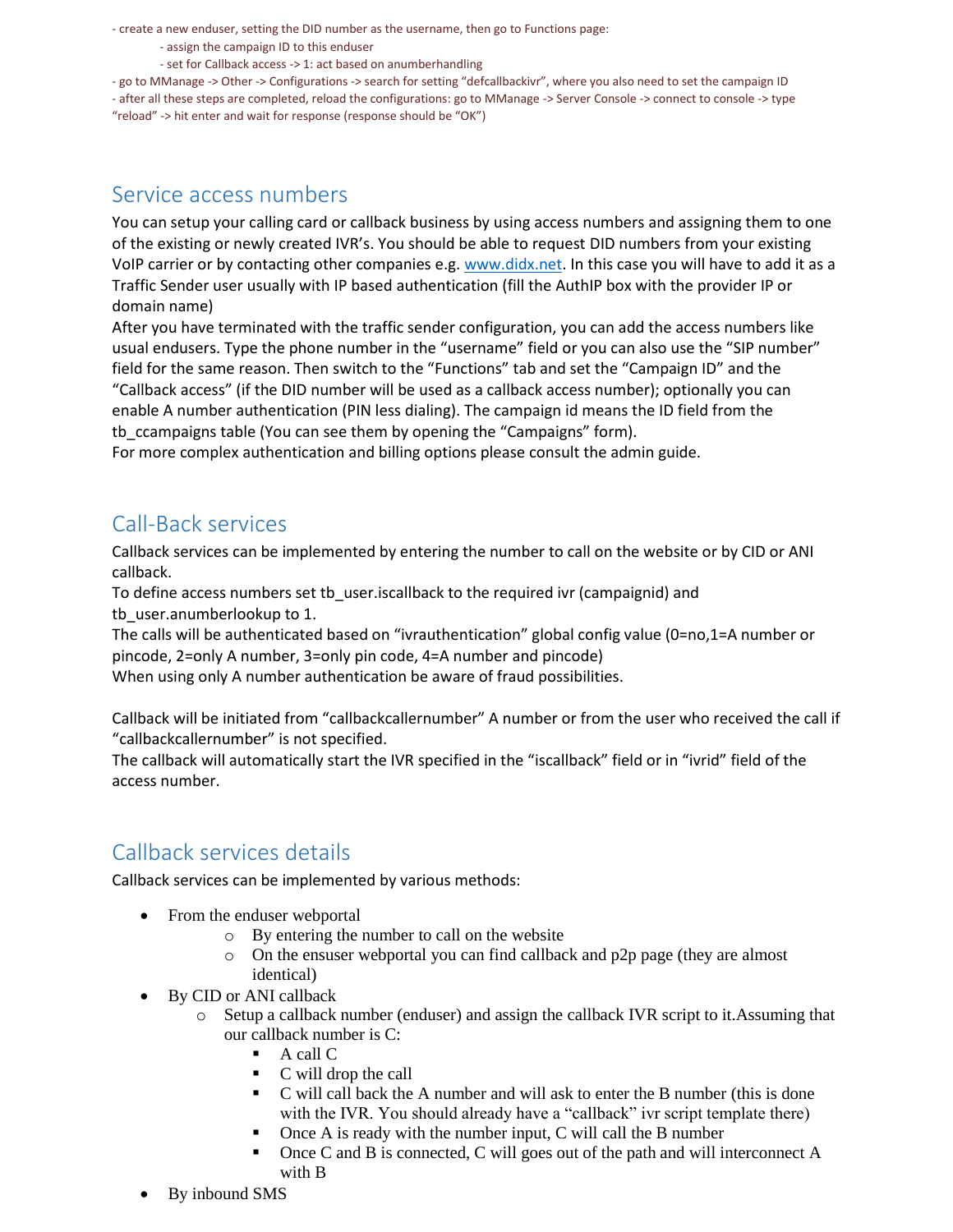- o By a special SMS message
- By API
	- o Using the server HTTP API, the callback functionality can be easily integrated in any application or website

To define access numbers set tb user.iscallback to the required ivr (campaignid) and tb user.anumberlookup to 1.

The calls will be authenticated based on "ivrauthentication" global config value and/or "iscallback" user field. When using only A number authentication be aware of frauding possibilities.

Callback will be initiated from "callbackcallernumber" A number or from the user who received the call if "callbackcallernumber" is not specified.

The callback will automatically start the IVR specified in the "iscallback" field or in "ivrid" field of the access number.

Ivrauthentication is deprecated. Use the anumberhandling global configuration: 0=disabled,1=only add, 2 = only accept, 3=add and accept (default)

#### **iscallback**

- $\triangleright$  1=act based on anumberhandling (default connect to the ivr if not authenticated as enduser, otherwise callback immediately)
- $\triangleright$  2=connect to the ivr if not authenticated as enduser, otherwise callback immediately
- $\triangleright$  3=connect to the ivr if authenticated as enduser, otherwise callback immediately
- $\triangleright$  4=drop the call if not authenticated as enduser, otherwise callback immediately
- $\triangleright$  5=drop the call if authenticated as enduser, otherwise callback immediately
- $\geq$  6= callback immediately always
- $\triangleright$  7=always ivr
- $\triangleright$  other=ivr id to use (otherwise will check the "ivrid" field)

**Example 1**: if you want to call only authenticated users (no expense for failed authentication on callback):

- $\triangleright$  ivrauthentication: 1
- $\triangleright$  iscallback: 1

**Example 2**: if you have a free to call number or you can afford the callback payment to unauthenticated users then you can use the following settings:

- $\triangleright$  ivrauthentication: 1
- $\triangleright$  iscallback: 8

**Example 3**: no free callback and no trust in A number authentication

- ivrauthentication: 3
- $\triangleright$  iscallback: 2

*\*Note: if you would like to allow calls to IVR or to callback numbers from not authenticated parties, then set the "freeivraccess" and "freeaccessuserid" configuration options accordingly.*